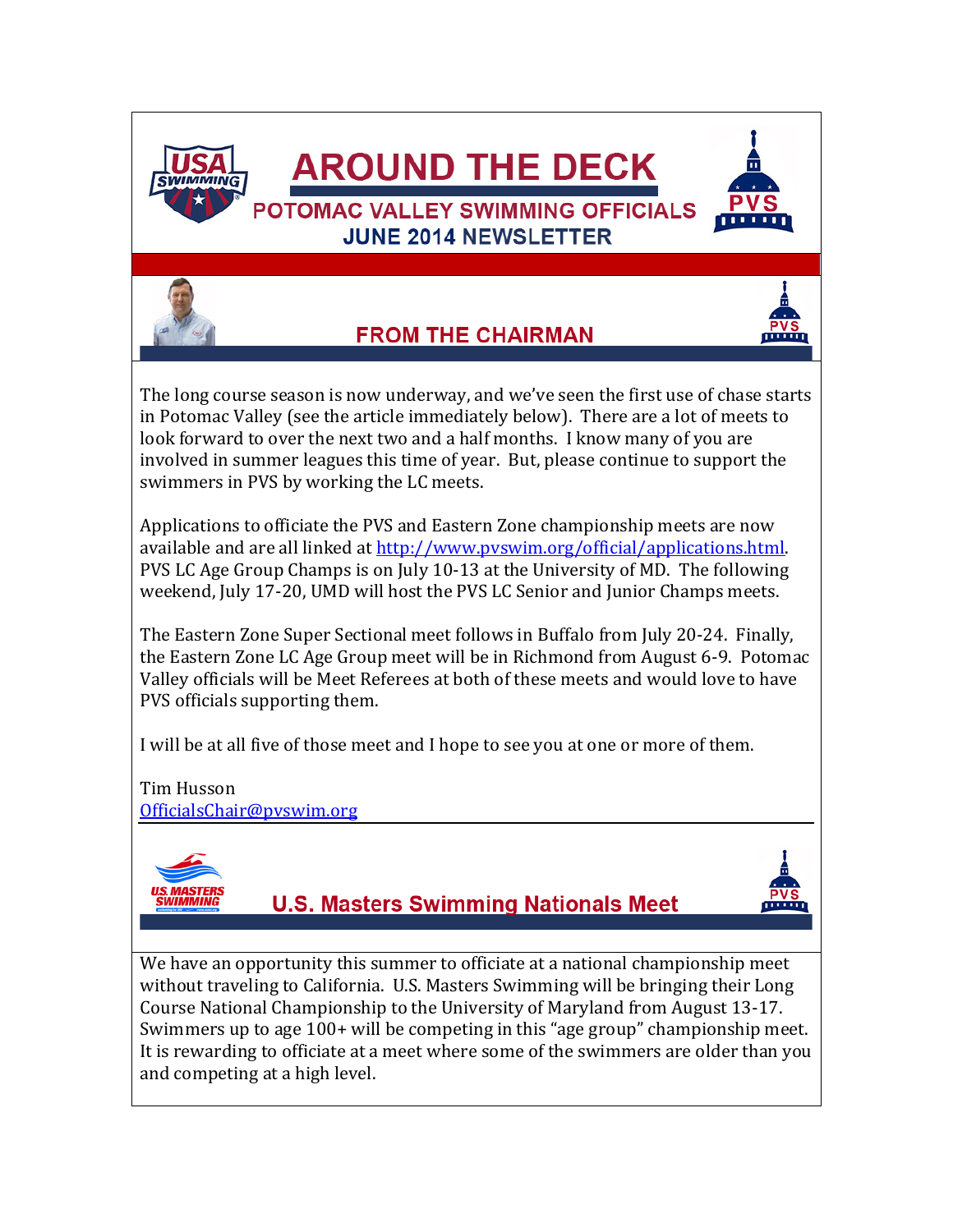There will be five days of competition so a lot of officials are needed. If you are interested in helping at the meet submit an **Application to Officiate** or email the Meet Referee, [Jim Carey.](mailto:eringobragh43@hotmail.com)

### **Chase Starts in Potomac Valley Swimming**

The Virginia State Long Course Championship Meet held at Oak Marr ReCenter in Oakton, Virginia over this past Memorial Day Weekend, May 23-25, 2014 brought a new way of running a swim meet to Potomac Valley. The meet, hosted by Potomac Marlins, became the first PVS sanctioned meet to use a starting procedure called "Chase Starts". Use of the new procedure was proposed because this year's meet had significantly more entries than previous years. As a result, meet management estimated session timelines would be impossible to fit within the allotted pool rental time using current procedures.

Chase Starts is a starting procedure used only in Long Course competitions. These types of starts are only used for 100, 200 and 400 meter events and involve starting heats from both ends of the pool. A heat of swimmers starts after the previous heat, which started from the opposite end, makes the final turn and is on their last length within 10 to 15 meters of their finish. For a few seconds after the start, there are two heats in the water, one heat "chasing" the other one. For 50 meter events, all heats start from the same end of the pool.

In many ways, running a meet using Chase Start is similar to running a meet using two pools simultaneously, much like our bigger short course meets in PVS. With the exception of Stroke & Turn Judges, two sets of other official roles are required, i.e., Deck Referees, Starters, Chief Judges, Timing System Operators, Computer Results Operators, Administrative Official/Referee and Lane Timers. With Stroke and Turn Judges there are two options. You can either use a single set of Stroke and Turn Judges that is responsible for all heats or you can use a single set of Turn Judges that are responsible for all heats and two sets of Stroke Judges that cover alternate heats. Besides the two sets of officials, two sets of timing equipment are required.

Another requirement for Chase Starts is that water depth at each end of the pool allows use of starting blocks. This means only a few pools in the PVS area can support this procedure.

For the Virginia State Long Course meet, we decided to use the new starting procedure for the 400 meter event session and 13 & over preliminary sessions. The 12 & under sessions used the typical dive-over starts. Girl events started from the end with the diving boards and Boys from the bulkhead end. Compared to using dive-over starts, Chase Starts were able to reduce the sessions by 40 minutes. For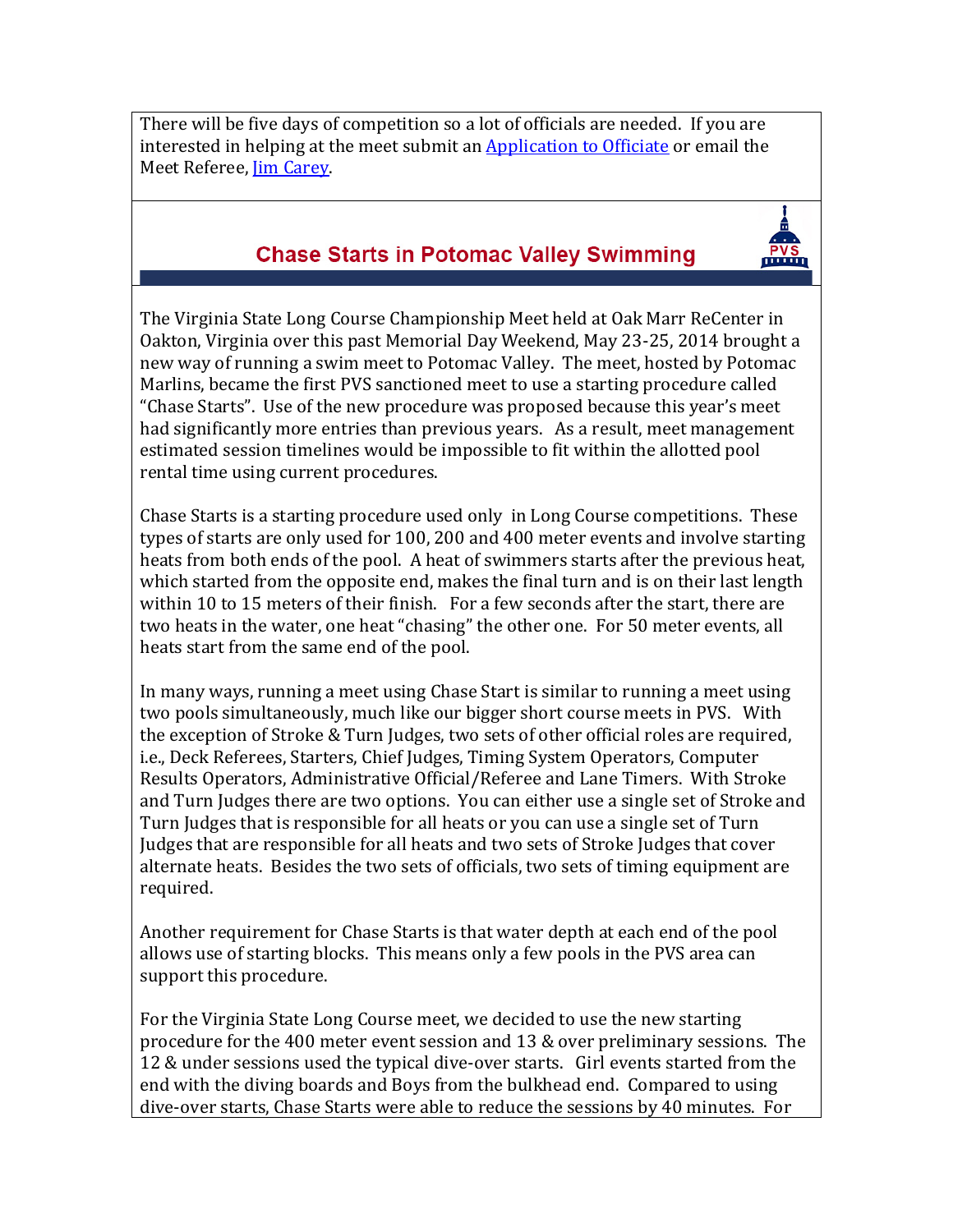some heats we were able to achieve as much as 20 seconds of overlap in swimming.

For readers interested in Chase Starts, PVS has documentation on the procedure at http://www.pvswim.org/official/training/2008-05 GuidelinesforChaseStarts.pdf.

John Kost and Jim Thompson

## You Make the Call!

**Situation:** At a long course Sectional, several National Team and Olympians are seeded into the championship final. Each swimmer will be competing in major international meets representing the USA later that summer. Just prior to the start and after the command is given to "Take your mark" the lane 4 swimmer twitches his right knee. Reacting to the movement, the lane #5 swimmer takes off. No starting signal has been given. What is the ruling?

| . |
|---|
|   |
|   |

minim

| <b>Upcoming Meets</b> |                                                                                             |                           |                                 | <b>THEFT</b>                                               |  |
|-----------------------|---------------------------------------------------------------------------------------------|---------------------------|---------------------------------|------------------------------------------------------------|--|
| <b>JUNE</b>           |                                                                                             |                           |                                 |                                                            |  |
| <b>Date</b>           | <b>Meet</b>                                                                                 | <b>Host</b>               | <b>Location</b>                 | <b>Notes</b>                                               |  |
| $6 - 8$               | <b>SNOW LC Invitational</b>                                                                 | <b>SNOW</b>               | <b>Claude Moore</b>             |                                                            |  |
| $7 - 8$               | <b>June Invitational</b>                                                                    | <b>FISH</b>               | <b>Fairland</b>                 | <b>Timer Signup</b>                                        |  |
| $\overline{7}$        | <b>Eastern Zone Open</b><br><b>Water Meet</b>                                               | Virginia<br>Swimming      | Lake Anna,<br>VA                | <b>Course Layout</b>                                       |  |
| 15                    | PVS LC Open 1                                                                               | <b>MACH</b><br><b>PAC</b> | <b>Lee District</b><br>Fairland |                                                            |  |
| 19-22                 | <b>Grand Prix Series</b><br>(LCM)                                                           |                           | Santa Clara,<br>CA              |                                                            |  |
| $20 - 22$             | Black & Red LC<br>Invitational                                                              | <b>UMAC</b>               | <b>UMD</b>                      |                                                            |  |
| $21 - 22$             | <b>PVS LC Distance Meet</b>                                                                 | <b>FBST</b>               | <b>Fairland</b>                 |                                                            |  |
| 29                    | PVS LC Open 2                                                                               | <b>PM</b><br><b>FAST</b>  | Lee District<br><b>Fairland</b> |                                                            |  |
|                       |                                                                                             |                           |                                 |                                                            |  |
| <b>Date</b>           | <b>Meet</b>                                                                                 | <b>Host</b>               | <b>Location</b>                 | <b>Notes</b>                                               |  |
| $10 - 13$             | <b>PVS LC Age Group</b><br>Championships                                                    | <b>FBST</b>               | <b>UMD</b>                      | <b>Application to Officiate</b><br><b>Qualifying Times</b> |  |
| $17 - 20$             | <b>PVS LC Senior</b><br><b>Championships</b>                                                | <b>NCAP</b>               | <b>UMD</b>                      | <b>Application to Officiate</b><br><b>Qualifying Times</b> |  |
| $17 - 20$             | <b>PVS LC Junior</b><br><b>Championships</b>                                                | <b>NCAP</b>               | <b>UMD</b>                      | <b>Application to Officiate</b><br><b>Qualifying Times</b> |  |
| 24-27                 | <b>Speedo Championship</b><br><b>Series</b><br><b>Eastern Zone</b><br><b>Combined Meet)</b> | <b>Star</b><br>Swimming   | Buffalo, NY                     | <b>Application to Officiate</b><br><b>Qualifying Times</b> |  |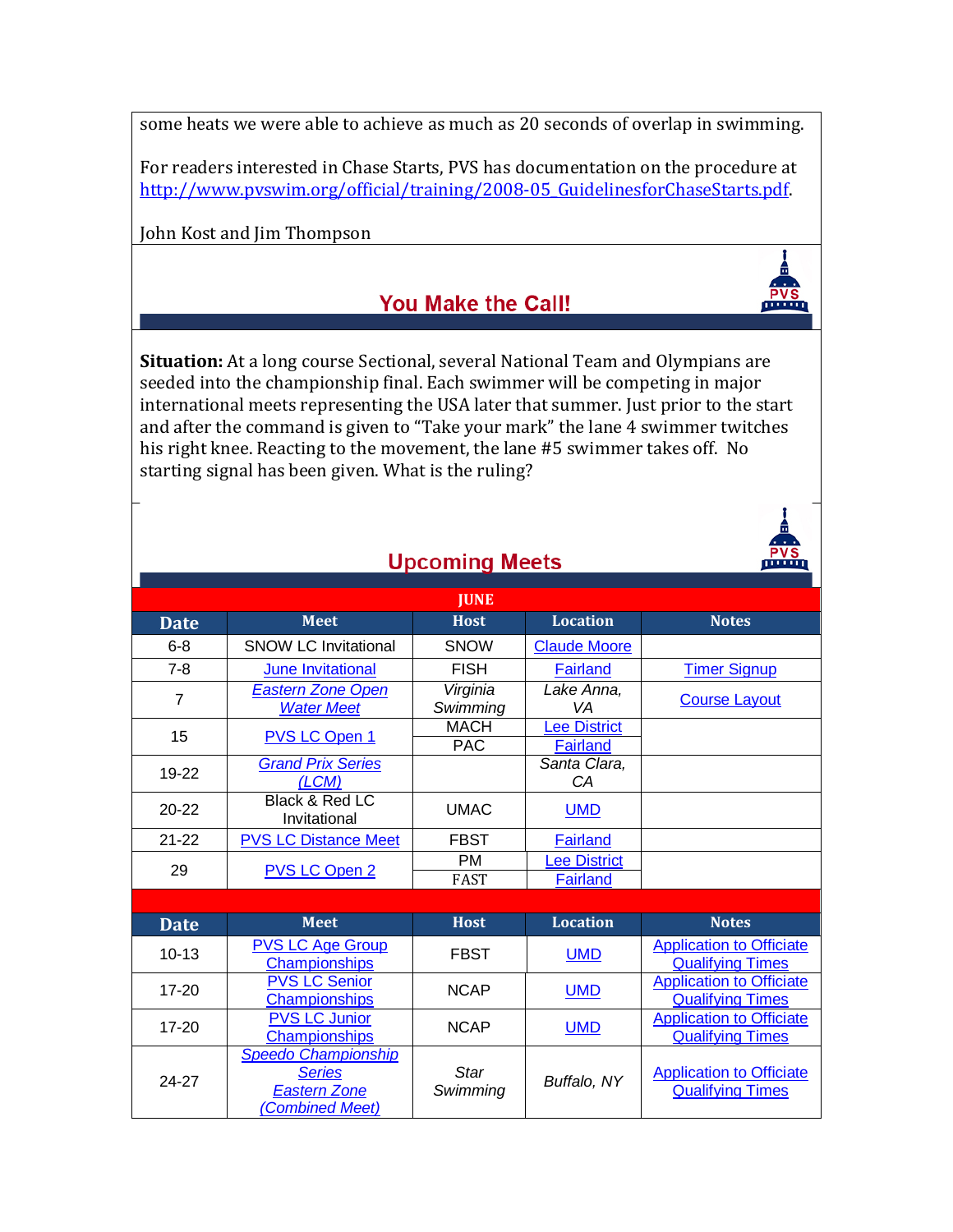| <b>PVS LC Age Group</b><br><b>Application to Officiate</b><br><u>UMD</u><br><b>FBST</b><br>$10-13$<br><b>Championships</b><br><b>Qualifying Times</b> | $30-3$ | <b>Speedo Junior</b><br><b>Nationals</b> | USA<br>Swimming | <i>Irvine</i> , CA | <b>Qualifying Times</b> |
|-------------------------------------------------------------------------------------------------------------------------------------------------------|--------|------------------------------------------|-----------------|--------------------|-------------------------|
|                                                                                                                                                       |        |                                          |                 |                    |                         |

### **My First "Bonehead" Decision A Series From Jim Thompson**

ண்ண

What is a "boneheaded decision"? Well, one could describe it as any decision where a coach feels the need to initiate a discussion with the Referee. No, those are the runof-the-mill decisions that occur in most meets. To reach the distinction of boneheaded, we add a conversation with the Meet Director and, to really wrap it up with a bow, add a conversation with a very, very senior PVS official (VVSPVSO) several days after the meet.

The meet in question was the PVS Age Group Long Course Championship from 2001. For that season this meet was sandwiched between the Preliminary and Finals sessions of the Senior Long Course Championships at the University of Maryland.

This was my first time at the Maryland's Aquatic Center. When I walked into the main competition area from the rear entrance, I had a flashback to a scene from the movie "Hoosiers". The scene was when the basketball team from the small school walked into the arena for the State championship game. The team members had this look of awe on their faces. I had the same expression on my face.

Maybe if I measured the pool like Gene Hackman's character measured the basketball court in the movie, I would have felt more comfortable. I would know the Maryland pool is the same length as Lee District RECenter's pool, only with better lighting.

I'm scheduled to be the Deck Referee for the Age Group meet's Sunday session. At this point of my officiating career I had about a year as Referee under my belt. Since my session precedes the Senior meet's Finals session, I have to finish the session on schedule so Finals warm-ups for Finals aren't delayed. I am the only "Referee" at this session, no Meet Referee, no Admin Referee, just me.

About five minutes before the session starts, a couple of coaches approach me and say they want to get a lead off split for their swimmers in the first event, the 200 meter Freestyle Relay. They were looking to get a LC Zone qualifying time for their swimmers. I respond, "Sure". Get three timers with watches and we'll take the middle watch for the split time. Make sure they bring the watches to me so I can inspect them.

Other questions come up and I'm late in getting the first event started. As a newbie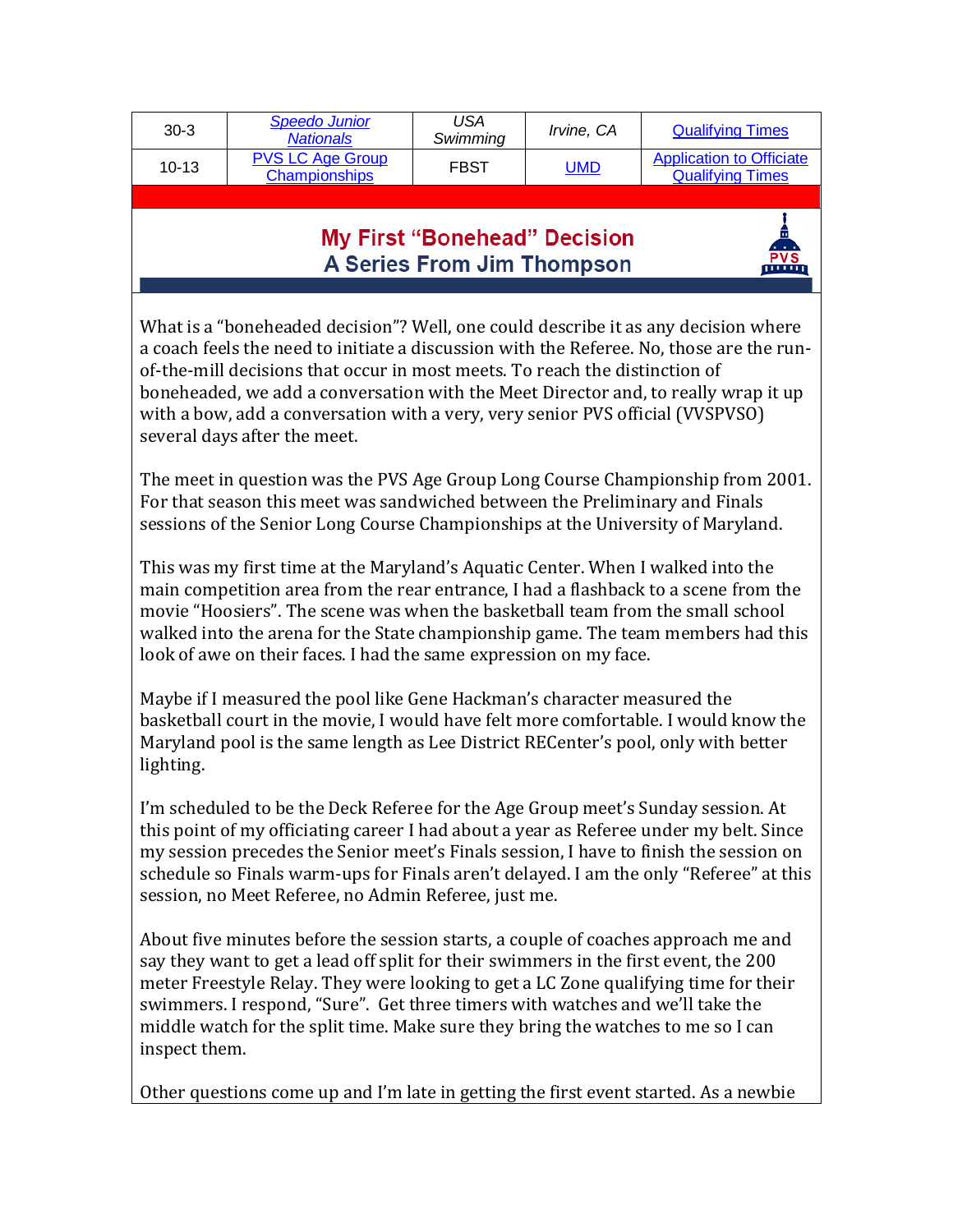Ref, I'm anxious to get the session going so "The Powers That Be" in the Senior meet don't complain about affecting their time line.

About 4 or 5 heats into the session one of the coaches that requested a lead off split comes to me with the three watches and says, "Jim, you said we should take the middle watch time, right? The watch time is just under the Zone time and the pad time is just over the Zone time."

I turn from observing the heat in the water and quickly confirm the three watches are consistent and answer, "Yes."

"Even if the pad time is over?"

Since I'm focused on running the heats and keeping on timeline, I miss what the coach is saying. I'm thinking, "What is he talking about?" and repeat, "Like I said take the middle watch time," and turn my attention back to the heat in the water. The coach, looking a little confused, walks off.

A little while later, with the 50 meter Butterfly events underway, the Meet Director approaches me and asks, "Jim, did you really tell the coach to take the middle watch time for that lead off split?"

"Hang on just a sec until I start this next heat." After the heat dives into the water, I turn to the Meet Director, "What was the question?"

"Did you tell the coach to take the middle watch for the lead off split?"

"Sure, why not?"

"But the far-end pad had a different time, about 0.03 seconds slower. Was there something wrong with the pad?"

To start the 50 meter events, I'm at the turn end of the pool. I think, "Pad, what pad?" I look in the water and notice 8 timing pads hanging on the wall. At that point the light bulb finally goes off and I realize there are timing pads at both ends of the pool. Where did these other pads come from? The pads are only at the finish end at Lee District!

I finally understand what the first coach was telling me! The watch and pad times were straddling the Zone cut time.

Darn...what do I do? In the New Referee clinic the instructors talked about being decisive and making decisions and keeping the session moving. I made a decision, so I need to stick by it, right? I need to be stubborn. . .u . . .decisive, right? ("Stubborn" would be my wife's description.) I don't want to be known as an indecisive Referee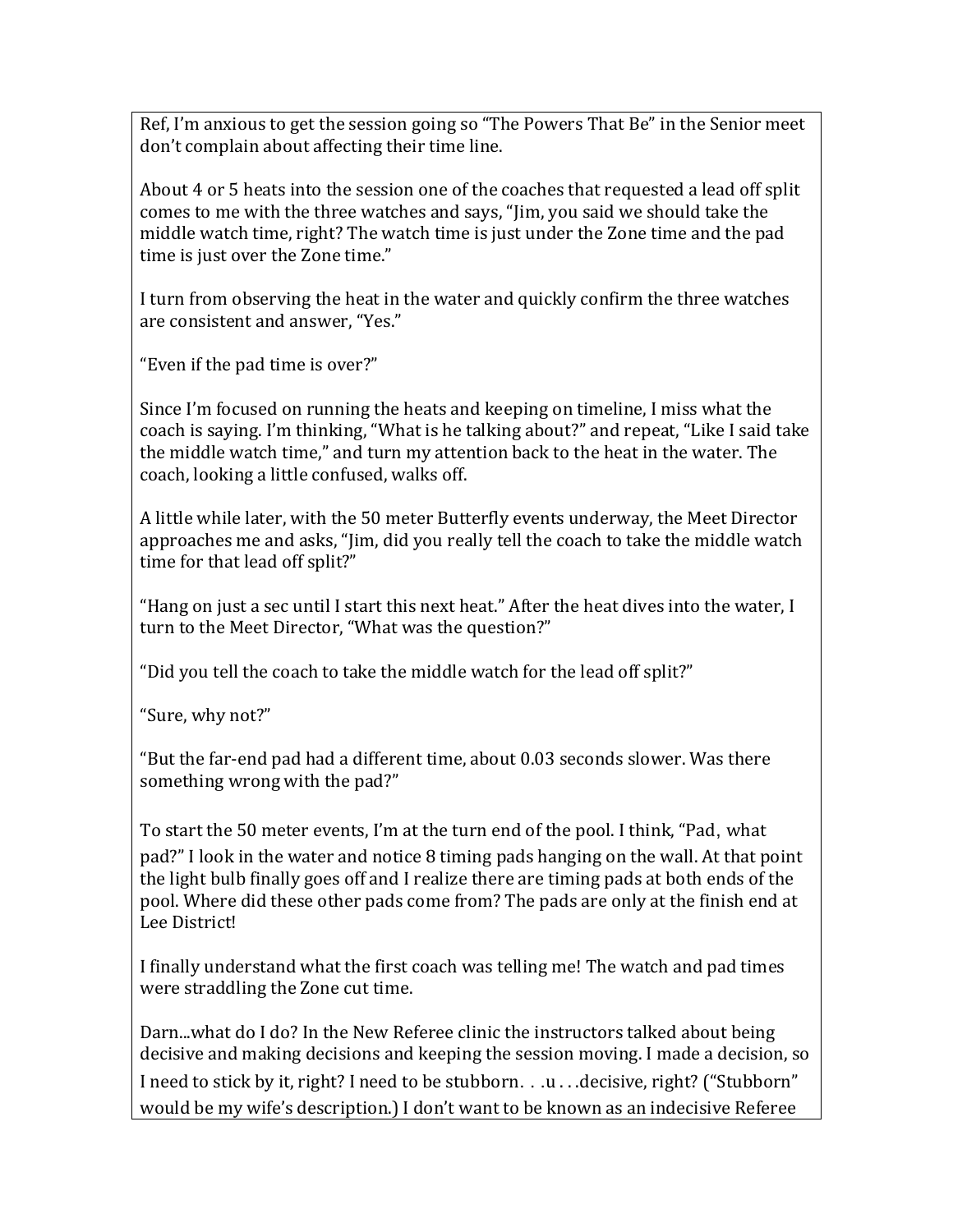who flip-flops!

I look at the Meet Director and shrug my shoulders, "I made a decision when I said to take the middle watch. I think I need to stand by that decision. We take the middle watch time."

The Meet Director gives me a strange look, stares at me for a few more seconds, shakes his head and turns to walk back to the table.

What lessons did I take away from this situation? First, listen to the coaches when they come to talk to you. The two coaches involved, the swimmer's coach and Meet Director offered several opportunities for me to make the right decision. Unfortunately, I was not experienced enough to recognize those opportunities. They really want the Referee to make the right decision, even though at times there may be a different view of what is the right decision. Don't let the timeline interfere with listening to coaches. The timeline is only a guide, not a mandate.

Second, I learned that just making sure buttons and pads are working is not enough. A Referee needs to understand what timing equipment is in place and that the timing system is properly configured.

The third lesson I took away was that a decision at a meet could have consequences beyond the meet. When the VVSPVSO called my home two days after the meet to discuss my decision, he pointed out that the timing decision from the meet allowed a swimmer to qualify for the LC Zone team. If this happened during the short course yard season, then the above decision would have denied another swimmer a berth on the Zone team since only two swimmers are selected for an event. In the long course season, the two swimmers per event limit does not apply. Luckily for the swimmers, the decision allowed adding a swimmer to the Zone team but did not displace another swimmer from the team.

For the fourth lesson, the VVSPVSO pointed out that if there was a pad malfunction and if a valid backup time existed for a lead-off split the Referee needs to instruct the Hy-tek operator to update split times stored in the Hy-tek Meet Manager database because those times are loaded to the USA Swimming database and can be used to justify a qualification for a future meet.

Fifth lesson, there is no rule that says a Referee cannot consult other officials when deliberating a particular situation. Even though the person who was working as Starter was not a certified as a Referee, I could have solicited his input for the situation at hand. Maybe hearing another voice say, "Jim are you sure you want to take a watch time over a valid pad time?" would have changed my frame of mind.

Finally, the most important lesson: it is better to eat a little crow and change a decision when factors come to light that shows it to be a poor decision than to let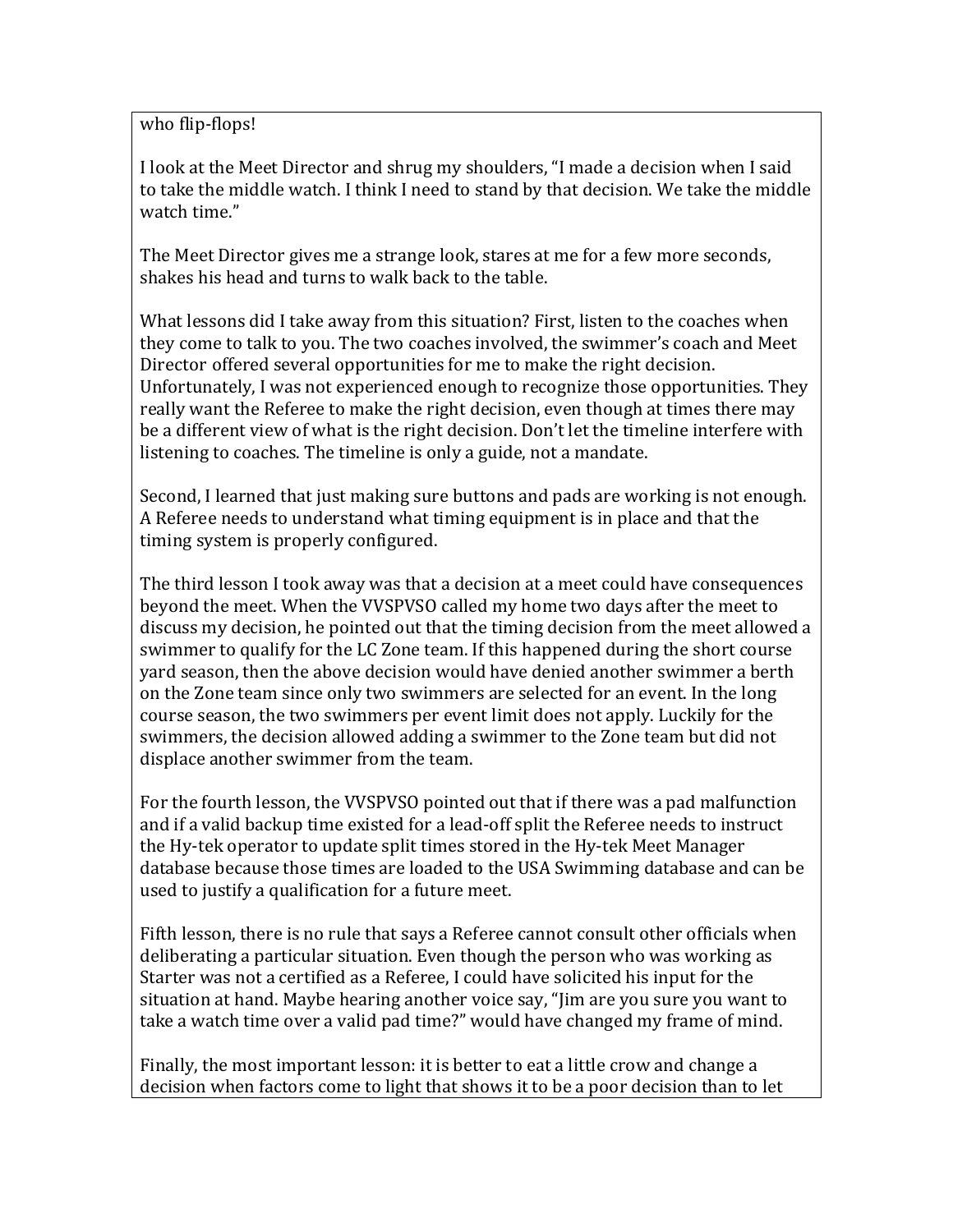the decision stand.

I'll end this story with the following thought. In one of those innumerable training courses required by my corporate day job, I remember the instructor saying something like, *"Good decisions come from experience. Experience comes from bad decisions."*

## You Make the Call Resolution

**Recommended Resolution:** Recommended Resolution: If it is determined that this swimmer started before the start signal and both the starter and referee confirm this, the offending swimmer in lane #5 should be disqualified. The referee should first, however, determine that there were no extenuating circumstances such as a flash from a camera, etc. If the starter and referee both saw the movement in lane #4 as well and felt that it was a starting action, the swimmer in lane #4 should also be disqualified.

**Applicable Rules:** 101.1.3A, 101.1.2C

| <b>Summer League Clinics</b>         |             |                                                                       |  |  |
|--------------------------------------|-------------|-----------------------------------------------------------------------|--|--|
| <b>Northern Virginia Swim League</b> |             | nvsl.nvblu.com                                                        |  |  |
| <b>Date</b>                          | <b>Time</b> | <b>Location</b>                                                       |  |  |
| Saturday June 7                      | 8:00 AM     | Annandale (map)<br>7530 Little River Turnpike<br>Annandale, VA 22003  |  |  |
| Saturday June 7                      | 8:00 AM     | Fairfax Club Estates (map)<br>5601 Snowy Owl Dr.<br>Fairfax, VA 22032 |  |  |
| Saturday June 7                      | 8:00 AM     | Lee Graham (map)<br>7319 Lee Hwy<br>Falls Church, VA 22042            |  |  |
| Saturday June 7                      | 8:00 AM     | Virginia Hills (map)<br>6500 Robinson Dr.<br>Alexandria, VA 22310     |  |  |

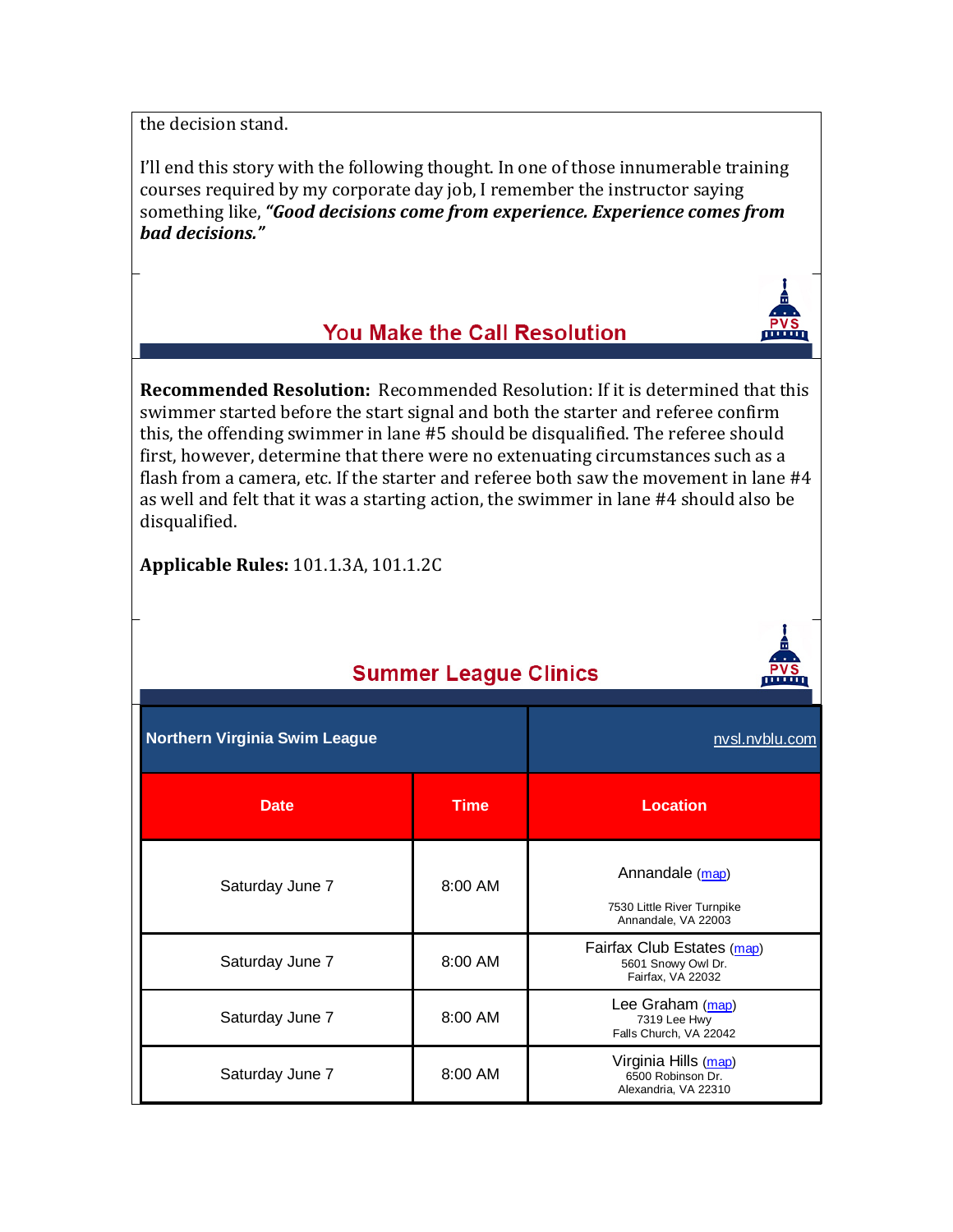| Sunday June 15                                      | $9:30$ AM         | Hunt Valley Swim Club (map)<br>7100 Sydenstriker Rd<br>Springfield, VA 22153           |
|-----------------------------------------------------|-------------------|----------------------------------------------------------------------------------------|
| Wednesday June 18                                   | $7:00 \text{ PM}$ | Hunt Valley Swim Club (map)<br>7100 Sydenstriker Rd<br>Springfield, VA 22153           |
| Wednesday June 18                                   | 7:00 PM           | Sully Station (map)<br>5101 Sequoia Farms Drive<br>Centreville, VA 20120               |
| <b>Montgomery County Swim League</b>                |                   | www.mcsl.org                                                                           |
| <b>Date</b>                                         | <b>Time</b>       | <b>Location</b>                                                                        |
| Sunday June 1                                       | 8:00 AM           | <b>Olney Indoor Swim Center</b>                                                        |
| Monday, June 2                                      | 6:00 PM           | <b>Georgetown Prep</b>                                                                 |
| Sunday June 8                                       | 8:00 AM           | <b>Olney Indoor Swim Center</b>                                                        |
| Tuesday June 17                                     | 7:00 PM           | <b>Germantown Indoor Swim Center</b>                                                   |
| <b>Prince-Mont Swim League</b>                      |                   | www.princemont.org                                                                     |
| <b>Date</b>                                         | <b>Time</b>       | <b>Location</b>                                                                        |
| Wednesday May 14                                    | 7:00 PM           | <b>Fairland Aquatics Center</b>                                                        |
| Saturday June 7                                     | 5:30 PM           | <b>University of Maryland Armory</b>                                                   |
| <b>Colonial Swim League</b>                         |                   | csl.nvblu.com                                                                          |
|                                                     |                   |                                                                                        |
| <b>Date</b>                                         | <b>Time</b>       | <b>Location</b>                                                                        |
| Saturday May 3                                      | 8:00 AM           | Broadands (map)<br>43008 Waxpool Rd<br>Ashburn, VA 20148                               |
| Monday May 5                                        | 7:00 PM           | Countryside (map)<br>46020 Algonkian Parkway<br>Sterling, VA 20165                     |
| Wednesday May 28                                    | 7:00 PM           | Ashburn Village Lakes Rec Center (map)<br>44078 Cheltenham Circle<br>Ashburn, VA 22147 |
| Saturday May 31                                     | 8:00 AM           | Burke Center (map)<br>5701 Roberts Parkway<br>Burke, VA 22015                          |
| Thursday June 5                                     | 7:00 PM           | Manorgate (map)<br>14300 Green Trails Blvd<br>Centreville, VA 20121                    |
| Wednesday June 11                                   | 7:00 PM           | South Riding (map)<br>42420 Unicorn Dr<br>South Riding, VA 20152                       |
| <b>Country Club Swimming and Diving Association</b> |                   | countryclubswimanddive.org                                                             |
| Date                                                | <b>Time</b>       | <b>Location</b>                                                                        |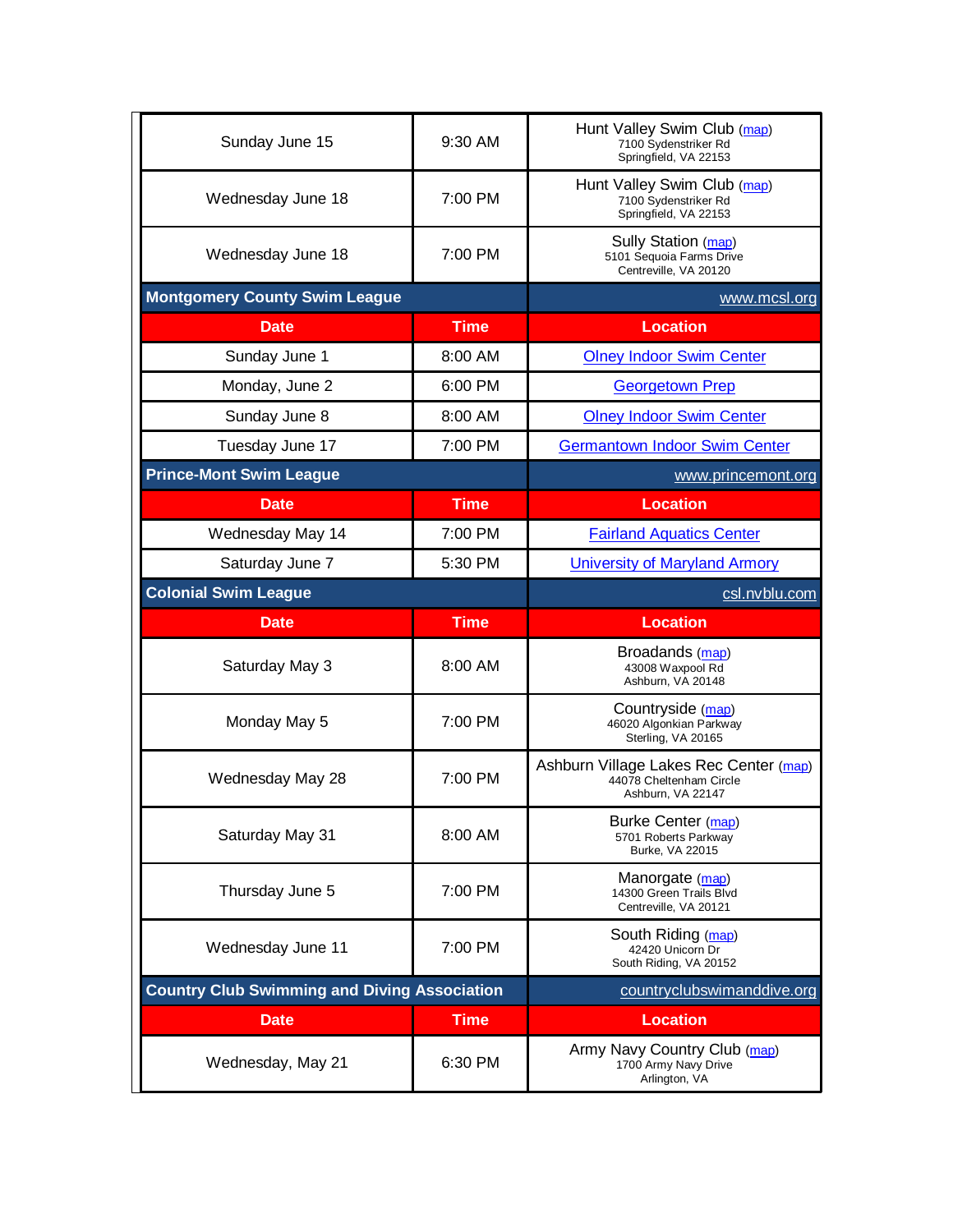| Thursday, May 29                  | 6:30 PM     | Chevy Chase Country Club (map)<br>6100 Connecticut Ave.<br>Chevy Chase, MD       |  |
|-----------------------------------|-------------|----------------------------------------------------------------------------------|--|
| Sunday, June 1                    | 6:30 PM     | Congressional Country Club (map)<br>8500 River Rd.<br>Bethesda, MD               |  |
| Tuesday, June 3                   | 6:30 PM     | Lakewood Country Club (map)<br>13901 Glen Mill Rd.<br>Rockville, MD              |  |
| Wednesday, June 4                 | 6:30 PM     | Belle Haven Country Club (map)<br>6023 Fort Hunt Rd<br>Alexandria, VA            |  |
| Thursday, June 5                  | 6:30 PM     | Manor Country Club (map)<br>14901 Carrolton Rd<br>Rockville, MD                  |  |
| <b>Old Dominion Swim League</b>   |             | www.teamunify.com/Home.jsp?team=rec<br>odslva                                    |  |
|                                   |             |                                                                                  |  |
| <b>Date</b>                       | <b>Time</b> | <b>Location</b>                                                                  |  |
| Saturday, April 26                | 9:00 AM     | <b>Claude Moore Recreation Center</b>                                            |  |
| Saturday, May 10                  | $9:00$ AM   | <b>Claude Moore Recreation Center</b>                                            |  |
| Wednesday, May 21                 | 6:00 PM     | <b>Claude Moore Recreation Center</b>                                            |  |
| <b>Prince William Swim League</b> |             | www.pwswim.com                                                                   |  |
| <b>Date</b>                       | Time        | <b>Location</b>                                                                  |  |
| Saturday May 10                   | $9:00$ AM   | Occoquan Bible Church (map)<br>3700 Old Bridge Rd<br>Woodbridge, VA, 22192       |  |
| Wednesday May 21                  | 6:30 PM     | Central Park Aquatic Center (map)<br>10371 Central Park Dr<br>Manassas, VA 20110 |  |
| Saturday May 24                   | 9:00 AM     | Sudley Swim Club (map)<br>8613 Rixlew Lane<br>Manassas, Virginia 20109           |  |
| <b>Herndon Swim League</b>        |             | www.herndonswimleague.com                                                        |  |
| Date                              | <b>Time</b> | <b>Location</b>                                                                  |  |
| No Information yet.               |             |                                                                                  |  |
|                                   |             | î                                                                                |  |

# **One Last Thing**



If you have any stories or pictures about experiences you have had concerning any of our officials please send them to [Bob Vincent](mailto:bobvincent@vwi.com) so that we can get them in the newsletter.

**BENEFIT OF THE DOUBT GOES TO THE SWIMMER Call what you see and see what you call**